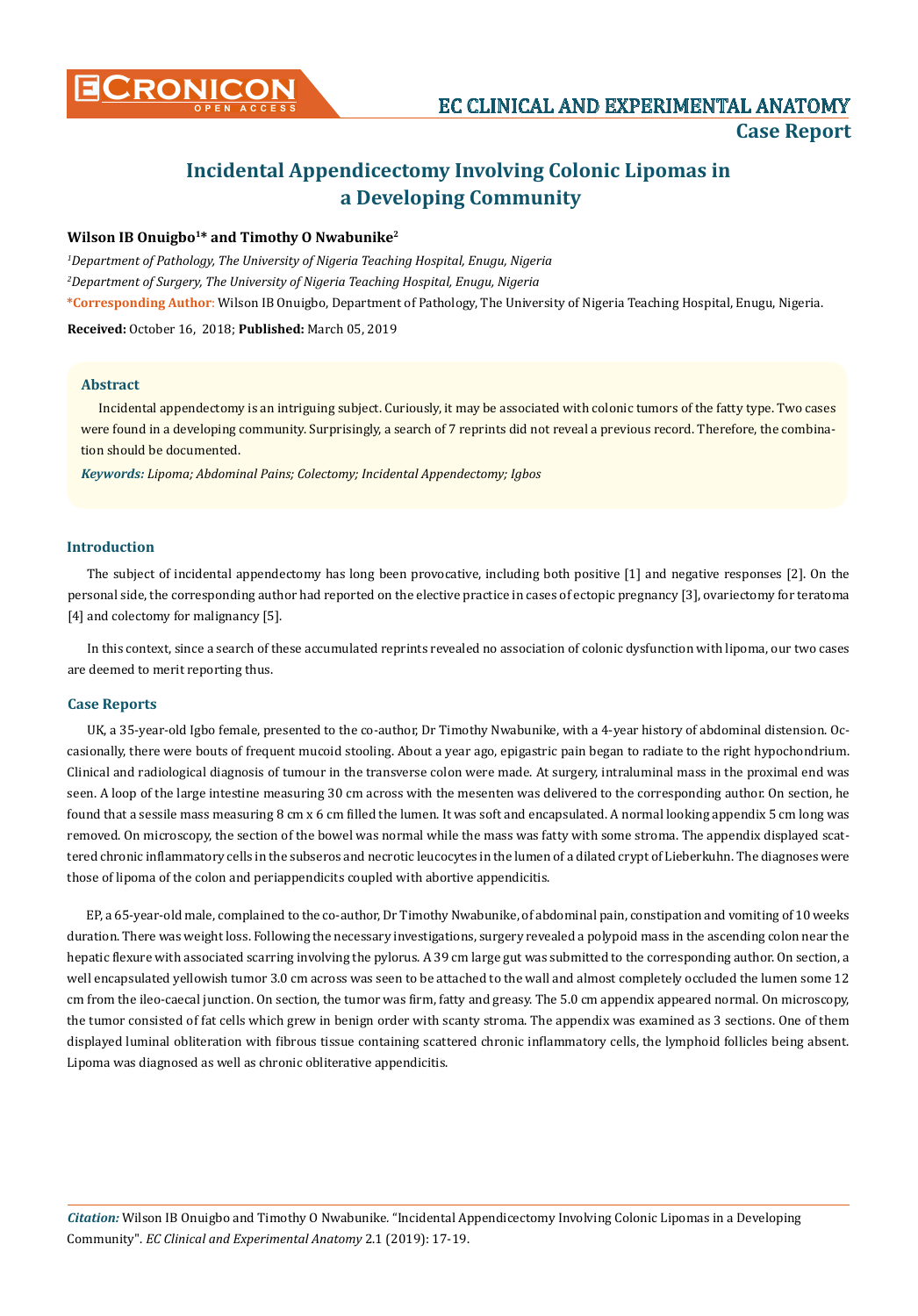## **Discussion**

18

John Swales, the Editor of English for Specific Purposes, researched on the Reprint Request (RR) and concluded that the corresponding author was "the only active researcher that I have traced in the RR area" [6]. In tune with this assessment, there is the personal possession of reprints on colonic lipomas in alphabetical order from Canada [7], France [8], Israel [9], UK [10,11] and USA [12,13]. Surprisingly, none of them was associated with incidental appendectomy.

In this context, personal studies of appendectomy among the Igbo ethnic group stand out with reference to teenagers [14], resolution of the appendix mass [15], acute appendicitis [16], community awareness [17], schistosomiasis [18], incidental appendectomy [19], faeco-histological method of studying worm endemicity [20], prophylactic appendectomy during pregnancy [21], perforation as a complication of endometriosis [22], appendectomy during cesarean section [23] and amebiasis presenting as acute appendicitis [24].

#### **Conclusion**

The two cases presented in this paper point to peculiar parameters which need some emphasis. Thus, case 1 exhibited periappendicitis as well as abortive appendicitis. This is a phenomenon recognized in radiological studies [25,26]. Curiously, case 2 showed chronic obliterative appendicitis. This was singled out for recognition back in the 1940s in Scandinavia [27]. In effect, incidental appendectomy may uncover unsuspected inflammatory processes in this organ in a developing community.

#### **Bibliography**

- 1. Song JY., *et al*. "Incidental appendectomy during endoscopic surgery". *[Journal of the Society of Laparoendoscopic Surgeons](https://www.ncbi.nlm.nih.gov/pmc/articles/PMC3015983/)* 13.3 (2009): [376-383.](https://www.ncbi.nlm.nih.gov/pmc/articles/PMC3015983/)
- 2. Nockerts SR., *et al*[. "Incidental appendectomy in the elderly? No".](https://www.ncbi.nlm.nih.gov/pubmed/7394710) *Surgery* 88.2 (1980): 301-306.
- 3. [Onuigbo WIB. "Elective appendectomy at salpingectomy for ectopic pregnancy: Is it desirable?"](https://www.ncbi.nlm.nih.gov/pubmed/854245) *Obstetrics and Gynecology* 49.4 [\(1977\): 435-438.](https://www.ncbi.nlm.nih.gov/pubmed/854245)
- 4. [Onuigbo WIB and Nze PU. "Small bowel lymphoma coupled with incidental appendectomy in a developing community".](https://juniperpublishers.com/ctoij/pdf/CTOIJ.MS.ID.555743.pdf) *Cancer Ther[apy and Oncology International Journal](https://juniperpublishers.com/ctoij/pdf/CTOIJ.MS.ID.555743.pdf)* 8.5 (2018): 555743.
- 5. [Onuigbo WIB. "Corpus luteum rupture in a developing community".](https://scientonline.org/open-access/corpus-luteum-rupture-in-a-developing-community.pdf) *Women's Health and Gynecology* 2.7 (2016): 045.
- 6. Basden GT. "Niger Ibos". London: Cass (1966).
- 7. [Swales J. "ESP in the big world of reprint requests".](https://www.sciencedirect.com/science/article/pii/0889490686900098) *English for Specific Purposes* 5.1 (1986): 81-85.
- 8. [Hancock BJ and Vajcner A. "Lipomas of the colon: A clinicopathologic review".](https://www.ncbi.nlm.nih.gov/pubmed/3284624) *Canadian Journal of Surgery* 31.3 (1988): 178-181.
- 9. Segal A., *et al*[. "Multiple and circumscribed lipomas of the colon: Case report".](https://www.ncbi.nlm.nih.gov/pubmed/899610) *Acta Gastro-Enterologica Belgica* 40.1-2 (1977): 66-76.
- 10. Mukamel E., *et al*. "Lipomas of the large intestine". *[American Journal of Proctology, Gastroenterology and Colon and Rectal Surgery](https://www.ncbi.nlm.nih.gov/pubmed/757748)* 29.5 [\(1978\): 30-33.](https://www.ncbi.nlm.nih.gov/pubmed/757748)
- 11. Peet TND and Stannard MW. "Sigmoid intussusception of a submucous lipoma". *International Surgery* 61.5 (1976): 304-305.
- 12. Creasy TS., *et al*[. "Symptomatic submucosal lipoma of the large bowel".](https://www.ncbi.nlm.nih.gov/pubmed/3319030) *British Journal of Surgery* 74.11 (1987): 984-986.
- 13. Fernadez MJ., *et al*[. "Gastrointestinal lipomas".](https://www.ncbi.nlm.nih.gov/pubmed/6615219) *Archives of Surgery* 118.9 (1983): 1081-1083.